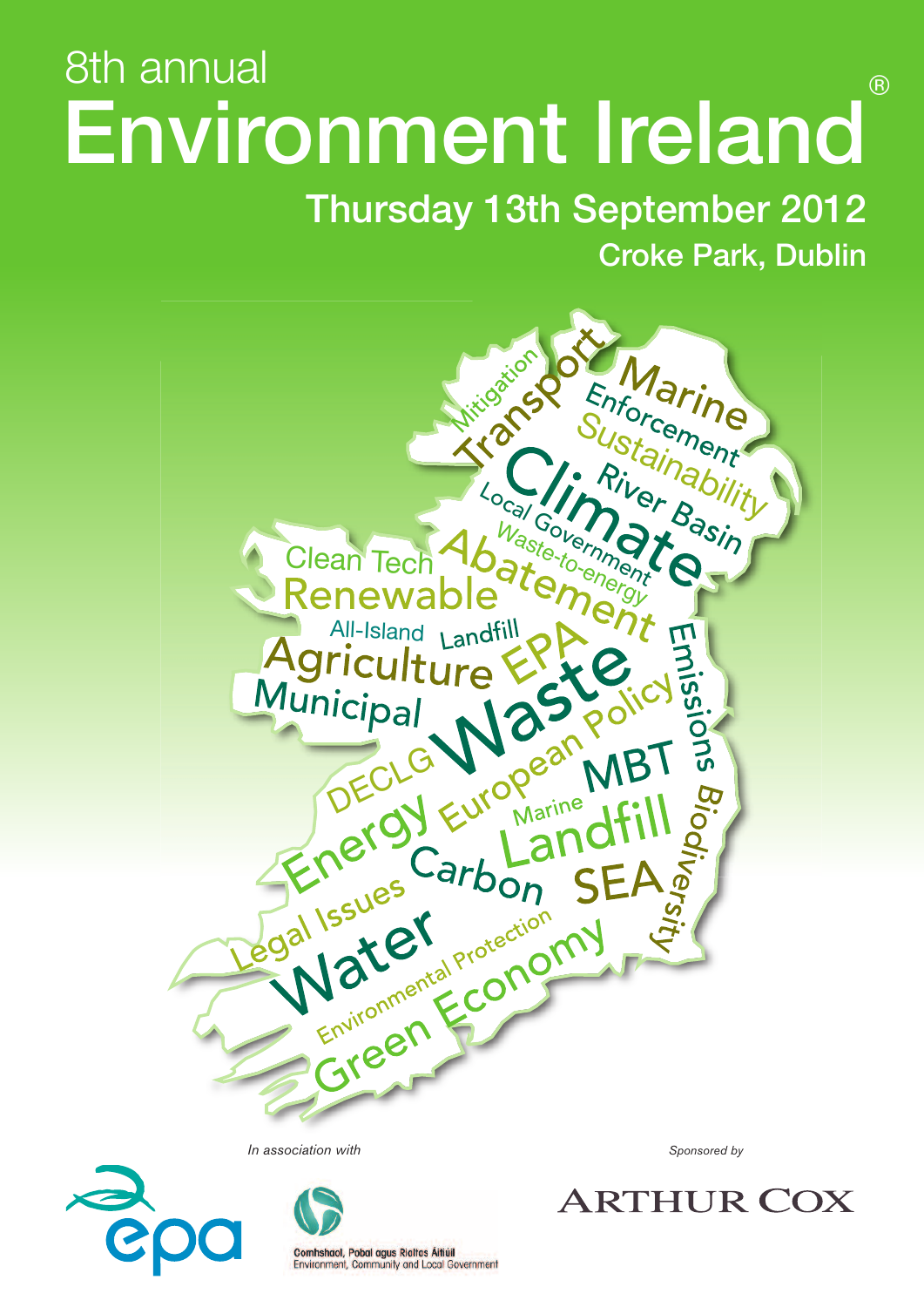# Environment Ireland® 2012

Environment Ireland® , now in its eighth year, is Ireland's major annual conference on environmental policy and management. The conference is organised in association with the Environmental Protection Agency (EPA) and the Department of Environment, Community and Local Government. The conference is attended each year by delegates representing all the main sectors with an interest in Ireland's environment, including many from Great Britain and Northern Ireland.

Environment Ireland provides an important opportunity for all the key players in the environment sector to come together for networking and discussion. Away from the formal conference sessions, there is ample opportunity for delegates to meet and do business in the margins of the conference, particularly in the lively exhibition area and during the many networking breaks scheduled throughout the conference programme.

The theme of this year's conference is 'The environment and the economy' and speakers will examine the contribution the environment sector can make to economic recovery, and the importance of Ireland's clean, green, environment in a number of growth industries including tourism and agriculture. Other key issues addressed in the programme will include waste management, planning, environmental regulation, water reform, transport and climate change. These issues will be explored through an expert panel of local and visiting speakers.

**Workshop 1: Towards a green economic recovery**

11.30am Suite 681/682 (6th floor)

*ENERGY: Capturing the economic benefits from renewable energy* **Brian Britton,** Secretary, NOW Ireland (National Offshore Wind Association)

*AGRICULTURE: Taking a sustainable approach to operating an agri-food business*

**Sean Molloy, Director of Strategy Glanbia** 

*TOURISM: Marketing Ireland as a green, clean holiday destination* **Shaun Quinn,** Chief Executive Failte Ireland

*TECHNOLOGY: Green data centres* **Stephen Boden,** Data Centre Services Specialist, IBM *(invited)*

Questions & answers / panel discussion

#### **Workshop 2: Exploring climate adaptation & flood risk management** 11.30am Suite 679/680 (6th floor)

*Chair & introduction* **Michael Ewing,** Environmental Pillar

*Understanding the potential future impact of climate change on Ireland* **Conor Murphy,** Department of Geography, NUI Maynooth

*National Climate Change Adaptation Framework* **Noel Casserly,** Climate Change Policy, Department of Environment, Community & Local Government

*Planning and flood risk management* **Henk van der Kamp,** Head of School of Spatial Planning Dublin Institute of Technology

*Planning for and managing flood risk* **Tom Leahy,** Executive Manager, Engineering, Dublin City Council

Questions & answers / panel discussion

**Workshop 3: Transport and the environment** 2.00pm Suite 681/682 (6th floor)

*Transport greenhouse gas emissions: Examining key drivers and 2020 projections* **Eimear Cotter,** Senior Manager Environmental Protection Agency

*Exploring the technology options for a low carbon transport future* **Dr Aoife Foley,** Lecturer, School of Mechanical & Aerospace Engineering Queen's University, Belfast

*Strategy for a low carbon transport future for Scotland* **John Curtis,** Team Principal, That Friday Feeling transport consultancy & former Head of Low Carbon Vehicles & Fuels Transport Scotland

Questions & answers / panel discussion

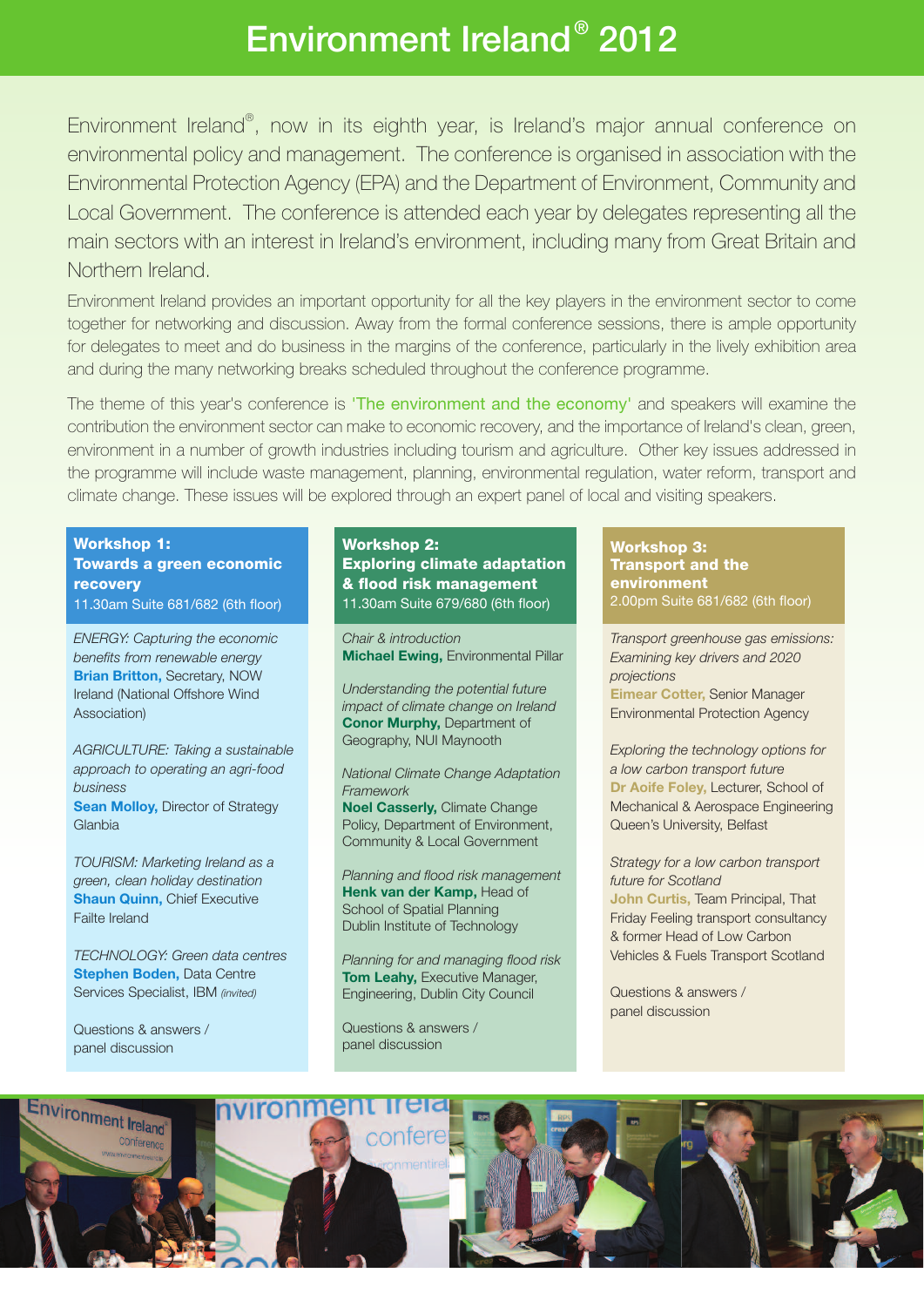# Conference programme

#### **09.00 The environment and the economy: A key priority**Ī

#### Chair: **Fiona Quinn,** Principal Officer, Department of Environment, Community & Local Government

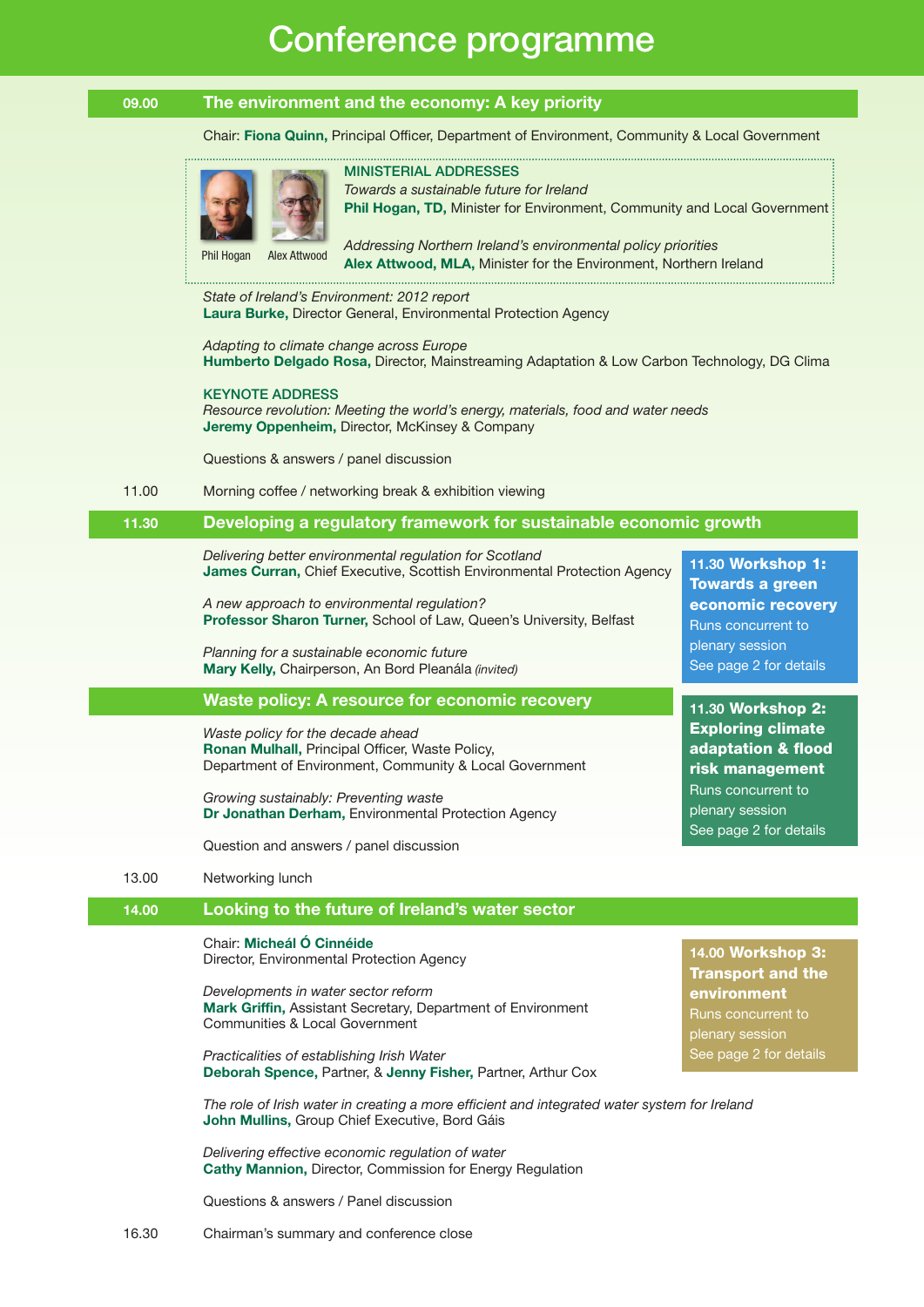# Speaker panel and exhibition opportunities



Alex Attwood is Minister of the Environment and MLA for West Belfast. H was formerly <sup>a</sup> Councillor on Belfast City Council from 1985 until 2005. He served on the Policing Board of Northern Ireland twice and was Minister for Social Development in the last Executive. He is <sup>a</sup> solicitor by training. The Minister's responsibilities include planning control, environmental and heritage protection, waste management and pollution policies, local government (and its reform), road safety, transport licensing and enforcement, driver and vehicle testing

and licensing.



Brian Britton is a founder and general secretary of the National Offshore Wind Energy Association of Ireland (NOW Ireland). He has been to the forefront in developing the offshore wind energy sector in Ireland, as Managing Director of Oriel Windfarm Limited. Completion of the Oriel Windfarm will see 330MW of renewable energy delivered into the Irish Grid. Brian has managed this €1.15 billion project from inception, including raising investment capital and steering it through the regulatory approval process.



**Laura Burke** was appointed by the Minister for the Environment as Director<br>General of the Environmental Protection Agency (EPA) in November 2011. Laura joined the EPA in 2004, as the Director of the EPA's Office of Communications and Corporate Services. She took over the position of Director of the EPA's Office of Climate, Licensing and Resource use in August

2008. Laura is <sup>a</sup> Chemical Engineering graduate from University College Dublin and holds an MSc from Trinity College Dublin. Before joining the EPA in September 2004, Laura worked in the private sector, mainly in waste management.



**Eimear Cotter** is a Senior Manager in the Environmental Protection Agency.<br>She manages the reporting of national air emission inventories and projections to the EU and UN. She also has responsibility for managing Ireland's National Emissions Trading Registry. She holds <sup>a</sup> Bachelors degree from Trinity College Dublin in Science and <sup>a</sup> Ph.D in Chemistry from Oxford **University** 



James Curran was appointed Chief Executive of the Scottish Environmental Protection Agency in 2012, having previously been Director of Science and Strategy. He has worked in environmental science and environmental regulation for 30 years. He has undertaken studies in hydrometeorology, numerical modelling of dispersion in marine waters, and water resources management as well as <sup>a</sup> spell of direct regulatory enforcement with agricultural and industrial businesses.



**John Curtis** is the Team Principal at That Friday Feeling Ltd, a Scottish<br>company working with the private and public sector to deploy new and emerging sustainable transport technology. His work involves low carbon vehicles, biofuels, hydrogen, electric and alternative fuelling infrastructure. Previously, John worked as the Head of Low Carbon Vehicles and Fuels at the Scottish Government providing strategic direction and advice to Scottish Ministers on <sup>a</sup> wide range of sustainable transport initiatives.



Jonathan Derham who is an NUI graduate, has 22 years experience in waste management and industrial regulation, both in the public and private sector nationally and internationally. He joined the EPA in 1995, has been involved in regulatory aspects of most of the major waste infrastructure in the State. He is currently active in the national and EU waste policy areas.



Michael Ewing is the Coordinator of the Environmental Pillar, <sup>a</sup> coalition of 27 national environmental NGOs and of the Irish Environmental Network. From 2006-2008 he led an EPA-funded research team at the Centre for Sustainability at the Institute of Technology, Sligo, investigating the state of environmental democracy in Ireland. He has also worked as <sup>a</sup> facilitator and as <sup>a</sup> consultant in the fields of environmental governance and ecology.



Jenny Fisher is a Partner at Arthur Cox. She is an infrastructure and procurement specialist and advises both awarding authorities and private sector consortia on developing major projects in Ireland and the UK. has particular experience in PPPs in the waste, roads, education and accommodation sectors. Jenny is lead legal adviser to arc21 on its residual waste treatment project and <sup>a</sup> founding member of Arthur Cox's water group.



Dr Aoife Foley is a Lecturer in Energy Systems in the School of Mechanical and Aerospace Engineering at Queen's University Belfast. In 2008 Aoife returned to academia fulltime as <sup>a</sup> Lecturer in University College Cork after 12 years in industry on infrastructure projects in energy, telecommunications, waste and manufacturing. She was awarded an Environmental Protection Agency Climate Change Research Fellowship in late 2009 and studied the impacts of electric vehicle deployment in Ireland. For her doctoral studies Aoife examined

wind power integration using energy storage. She is currently Secretary of the IEEE Standards Association 2030.1 workgroup on electric vehicles.

### **Exhibition opportunities available**

### **Enhance your organisation's profile at** Environment Ireland® 2012

Contact Brendan McClean on +353 (0) 1 661 3755 or email brendan.mcclean@bmfbusinessservices.com



Phil Hogan, TD is the Minister for Environment, Community and Local Government, having previously been Fine Gael spokesperson for the environment. He was elected to the Dáil in 1989 and has held a number of positions within the party including Parliamentary Party Chairman, Director of Organisation, Enterprise Spokesperson as well as consumer affairs, regional affairs and food industry positions. He served as Minister of State<br>in the Department of Finance in the last Fine Gael Government and was the p

Director of Elections in the 2011 general election.



Tom Leahy is Executive Manager (Engineering) with Dublin City Council in charge of water services, strategic planning of water services and flood risk strategy for the city. He co-ordinates engineering input into major emergencies and delivery of a large city and regional infrastructural programme to improve water services. Over the last decade with particular reference to the flood risk strategy for Dublin he has delivered the Greater<br>Dublin Strategic Drainage Study 2005-2031 and the Eastern River Basin P implement the EU Water Framework Directive.



Cathy Mannion is Director of the Electricity Networks and Retail Division at the Commission for Energy Regulation. This division oversees the economic regulation and development of the electricity networks (transmission and distribution) in Ireland as well as approving charges for access to the networks and resolving disputes. The division is also responsible for developing policy in relation to network connection, with increased emphasis

on connection of renewable generators. Cathy also heads up the National Smart Metering Project which will drive the future rollout of Smart Metering in Ireland. Prior to joining CER, Cathy held a number of positions in ESB and in the England and Wales market.



John Mullins was appointed Chief Executive of Bord Gáis in December 2007 and was also appointed to the Board in December 2007. Bord Gáis has been appointed to operate Irish Water as part of the Government programme to reform water services. John is a member of the Investment / Infrastructure Committee. He has held senior management positions with Greenstar, ESB, ESB International and PricewaterhouseCoopers and was Chief Executive of Bioverda, part of the NTR plc. Group prior to joining Bord Gáis. He is a Fellow of Engineers Ireland and is a member of the UCC Governing Body.

Conor Murphy is a lecturer in geography at the National University of Ireland, Maynooth and a member of the Irish Climate Analysis and Research Units (ICARUS). His research interests include climate change impacts and adaptation, particularly how uncertainty can be incorporated into the decision making process for adaptation. He has completed numerous projects on climate change nationally and has recently completed an EPA funded project called HydroDetect – examining evidence of climate change from river flow records.



Micheál Ó Cinnéide is Director of the EPA's Office of Environmental Assessment, with responsibility for monitoring, assessment and reporting on the general state of the environment, as well as funding of environmental research.



**Jeremy Oppenheim** is a Senior Partner of McKinsey & Company leading the global Sustainability and Resource Productivity Initiative (SRP), the firm's hub on green growth, resource productivity (water, energy, land-use, carbon) and the wider sustainability agenda. Prior to joining McKinsey, Jeremy worked at the World Bank for five years where he specialised in the macro-micro linkages between productivity growth, technology development, market design and fiscal policy/state role in the economy.



Deborah Spence is head of the Planning and Environment Group at Arthur<br>Cox. She and her team advise on all aspects of planning and environmental law, including waste management liability, corporate regulatory compliance, contaminated sites liability, all aspects of permitting and licensing, environmental impact assessment and environmental and planning issues arising in major infrastructural projects.



**Sharon Turner** is a Professor in the School of Law at Queen's University. Belfast. She specialises in environmental law, particularly the EU and Irish dimensions (north and south). She is the lead author of the established text on environmental law in Northern Ireland. Sharon has spent time on secondment to the Department of the Environment during which time she acted as the Department's senior legal advisor on the environment. She is currently leading a research project around transforming environmental governance in

Northern Ireland.



Henk van der Kamp is a practicing town planner and the Head of School of Spatial Planning in Dublin Institute of Technology. He has 30 years experience in professional planning practice in Ireland and has worked in Cork County Council, An Foras Forbartha, An Bord Pleanala, UCD and DIT.

### **Sponsorship opportunities available**

There are still a small number of available sponsorship opportunities at Environment Ireland 2012®. Sponsorship of Ireland's leading annual environment conference is an excellent way for organisations to raise their profile with a key audience of policy-makers and decision-takers from across the environment sector. For further details or to discuss how your organisation can benefit from close association and involvement with Environment Ireland 2012, contact Sandra Bolan on +353 (0) 1 661 3755.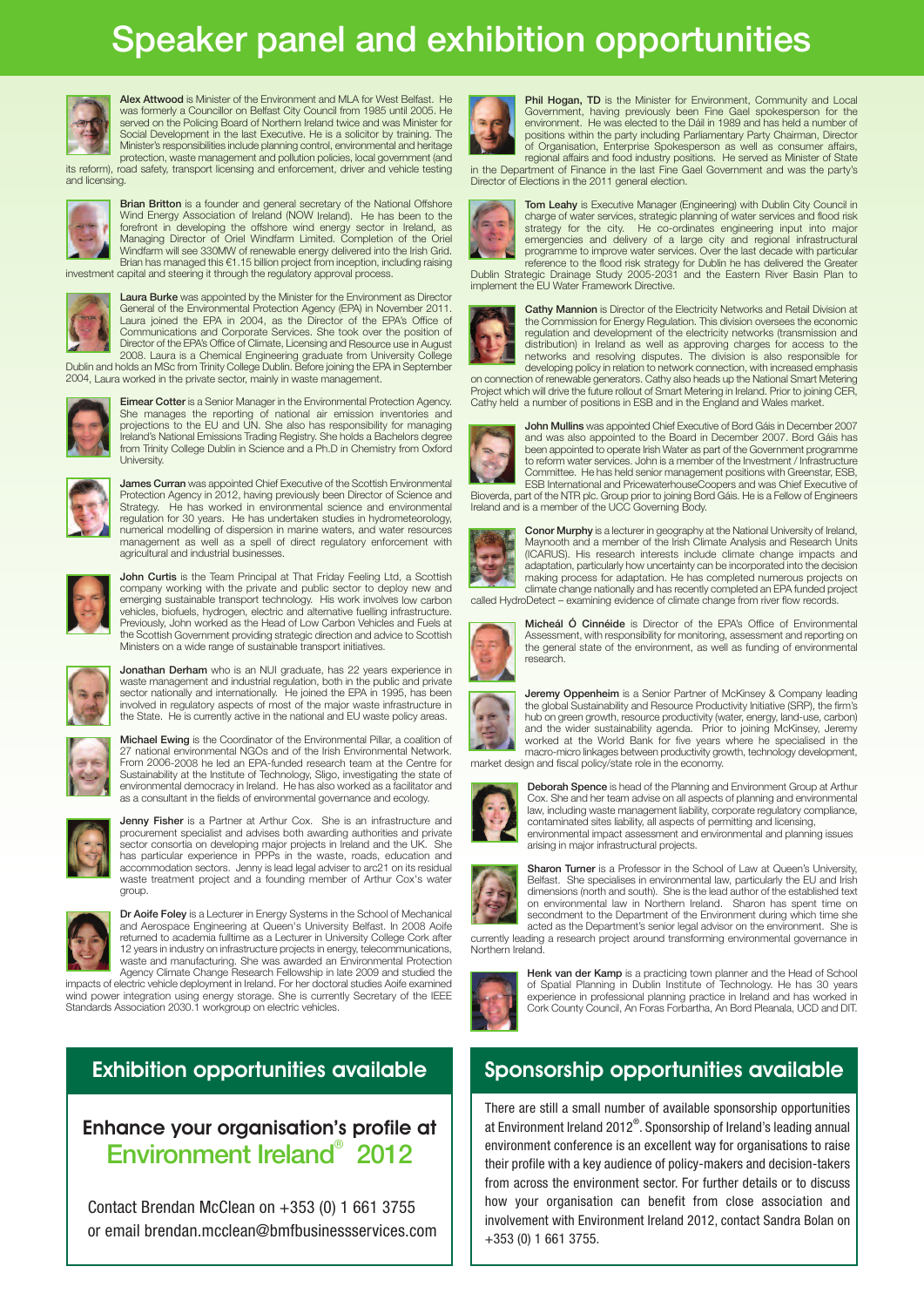## **Environment Ireland registration and ordering form** ®

| I wish to:                                                                                                                                                                                         | (please complete in BLOCK CAPITALS)                                                                                                                                         |  |
|----------------------------------------------------------------------------------------------------------------------------------------------------------------------------------------------------|-----------------------------------------------------------------------------------------------------------------------------------------------------------------------------|--|
| Reserve _____ delegate places at Environment Ireland® 2012                                                                                                                                         |                                                                                                                                                                             |  |
| <b>Conference delegate fee <math>\epsilon</math>295 + VAT@23% = <math>\epsilon</math>362.85</b>                                                                                                    |                                                                                                                                                                             |  |
|                                                                                                                                                                                                    | Fee includes documentation, lunch and other refreshments served during the conference and is payable in advance. Fee does not include accommodation or travel.              |  |
| Public sector delegate fee $E$ 245 + VAT@23% = $E$ 301.35                                                                                                                                          | Fee includes documentation, lunch and other refreshments served during the conference and is payable in advance. Fee does not include accommodation or travel.              |  |
| Г<br>Receive conference documentation pack $\in$ 125<br>bmf with your cheque. Documentation will be presented in an attractive ring-binder format and posted immediately following the conference. | If you are unable to attend the conference but wish to receive copies of the conference documentation, please tick the box, complete the registration form and return it to |  |
| Receive details of sponsorship opportunities at the conference                                                                                                                                     |                                                                                                                                                                             |  |
| Receive details of exhibition opportunities at the conference                                                                                                                                      |                                                                                                                                                                             |  |
| <b>Personal details</b>                                                                                                                                                                            | <b>Benefits of attending</b>                                                                                                                                                |  |
| Name:                                                                                                                                                                                              | The Environment Ireland conference will cover a wide range of issues.<br>Delegates across those sectors impacted by environmental issues                                    |  |
| <b>Job title:</b>                                                                                                                                                                                  | will be brought up to speed on legislative and regulatory<br>developments - something that will inform their planning whether                                               |  |
|                                                                                                                                                                                                    | public or private sector. In addition to the content of the conference                                                                                                      |  |
| <b>Address:</b>                                                                                                                                                                                    | sessions themselves there will be ample opportunity for networking<br>and exchanging ideas, within an influential audience.                                                 |  |
|                                                                                                                                                                                                    |                                                                                                                                                                             |  |
|                                                                                                                                                                                                    | Who should attend?<br>Environment Ireland 2012 will be of interest to all senior managers                                                                                   |  |
|                                                                                                                                                                                                    | and officials for whom environmental issues are important, including:                                                                                                       |  |
|                                                                                                                                                                                                    | Environmental<br>Developers and                                                                                                                                             |  |
| <b>Fax:</b>                                                                                                                                                                                        | policy-makers<br>construction companies                                                                                                                                     |  |
|                                                                                                                                                                                                    | Regulators<br>Waste management                                                                                                                                              |  |
|                                                                                                                                                                                                    | Planning professionals<br>companies                                                                                                                                         |  |
|                                                                                                                                                                                                    | Elected representatives<br>Legal and financial                                                                                                                              |  |
| <b>Payment options</b>                                                                                                                                                                             | County council officials<br>advisors                                                                                                                                        |  |
| Payable to 'bmf Business Services'.                                                                                                                                                                | Environmental consultants<br>NGOs/Environmental<br>& advisors<br>charities                                                                                                  |  |
| Please debit my Visa / Mastercard                                                                                                                                                                  | Academics<br>Environmental managers                                                                                                                                         |  |
| Card No.                                                                                                                                                                                           |                                                                                                                                                                             |  |
|                                                                                                                                                                                                    | Ways to book                                                                                                                                                                |  |
|                                                                                                                                                                                                    | <b>Online</b><br>www.environmentireland.ie                                                                                                                                  |  |
|                                                                                                                                                                                                    | <b>By email</b><br>$^{\textregistered}$                                                                                                                                     |  |
|                                                                                                                                                                                                    | registration@bmfbusinessservices.com                                                                                                                                        |  |
| (Please provide card billing address if different from company address)                                                                                                                            | <b>By telephone</b><br>+353 (0) 1 661 3755                                                                                                                                  |  |
| PO number: ________________<br>Please invoice me                                                                                                                                                   |                                                                                                                                                                             |  |
|                                                                                                                                                                                                    | <b>By fax</b><br>目<br>+353 (0) 1 661 3786                                                                                                                                   |  |
| <b>Special requirements</b><br>Should you have any special needs requirements on the day (e.g sign language                                                                                        |                                                                                                                                                                             |  |
| interpreters/real time captioning etc) please advise us at the time of booking and we<br>will make the necessary arrangements for you.                                                             | <b>Scan QR Code</b><br><b>By post</b><br>bmf Business                                                                                                                       |  |
| <b>Value Added Tax</b>                                                                                                                                                                             | 回路回<br>Services                                                                                                                                                             |  |

As the conference is held in the Republic of Ireland, VAT is applicable @ 23% for all delegates, including those attending from outside the Republic of Ireland. This position has been verified by the Revenue Commissioners.

#### **Acknowledgement of registration**

Confirmation of registration will be sent to all delegates. Joining instructions will be sent out following receipt of registration details. If you have not received your acknowledgement seven days prior to the start of the conference, please contact Cathy Glenn at bmf cathy.glenn@bmfbusinessservices.com to confirm your booking.

**Cancellations / substitutions** For those unable to attend, a substitute delegate may be sent at any time for no additional charge. Alternatively a refund will be given for cancellations received in writing, by fax or letter, up to 14 days prior to the conference, less an administration charge of 25% plus VAT. Regrettably no refunds can be made after that date.

www.gpscolour.co.uk

**RECYCLED** 

Paper made from **FSC® C015417** 

Garland House 28-30 Rathmines Park

Dublin 6



**Aublication** CarbonNeutral.com